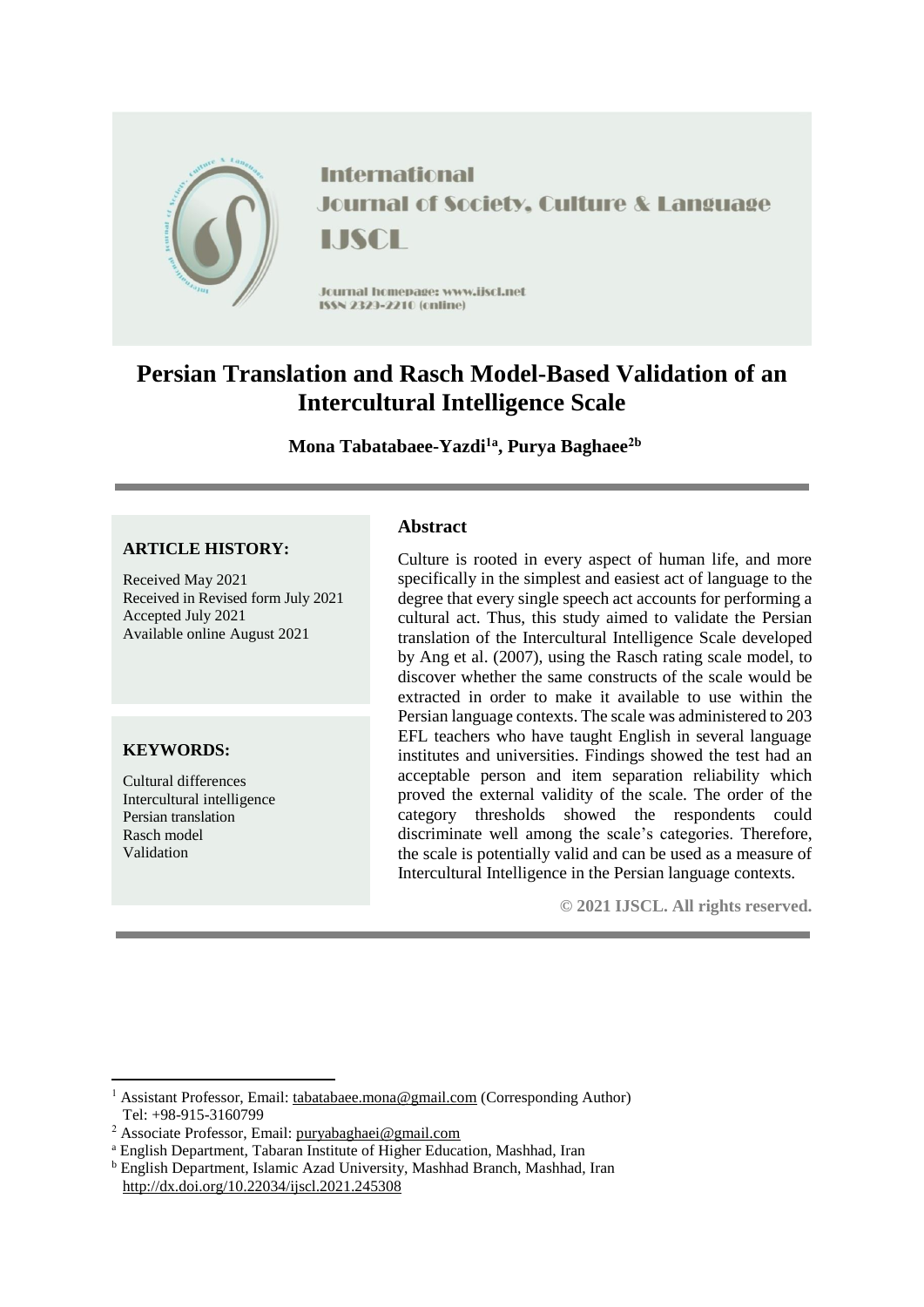## **1. Introduction**

n today's globalized fast-changing world, being proficient in negotiating with people of different cultural backgrounds seems to In today's globalized fast-changing world, being proficient in negotiating with people of different cultural backgrounds seems to be very critical for successful communication within any type of environment. Accordingly, almost all occupational settings are going to gradually become culturally diverse which leads managers, supervisors, employees and other individuals to become more responsible and aware of the cultural values and differences while engaging in cross-cultural negotiations (Mydłowska, 2020). One of the prominent working environments largely affected by cultural differences is the educational environment (Omwami & Rust, 2020). More and more socio-cultural diversities among students have been witnessed within the educational systems, which indicate teachers should get used to playing active roles as cultural facilitators or mediators in developing students' cultural awareness and intercultural intelligence. Sometimes, these diversities in terms of age, language, race, culture, etc., put professionals into inappropriate interventions and potential misinterpretations concerning intentions, behaviors, verbal and non-verbal negotiations (Govender et al., 2017; Hammell, 2013; Tétreault et al., 2021), which in turn can affect individuals' trust and relationships. Thus, "with the globalization flow in the world, communities are more agitated about their once strongly-held possession, that is, cultural identity" (Rezaei, & Bahrami, 2019).

Besides, it is obvious that English as an international language has gained very significant status in all the educational centers throughout the world. In these settings, it is obvious that both teachers and textbooks are expected to progress various facets of students' lives (Pishghadam & Saboori, 2014). Consequently, to overcome hindrances connected to negotiations in a context of diversity, and to bring attention to prejudices and biases by advancing awareness and understanding, it seems significant to assess, reinforce, and evolve English as a Foreign Language (EFL) teachers' knowledge and abilities to interact effectively across cultures since their experiences and reflections have a direct significant impact on their own and their students' success and confidence in both their personal and professional lives (Jin, Cooper, & Golding,

2016). Therefore, to highlight the importance of intercultural diversities on Iranian EFL teachers' intercultural values and negotiations, and to make the scale available to use within the Persian language contexts, the present study aims to validate the Persian translation of the Intercultural Intelligence Scale (see Appendix 2) developed by Ang et al. (2007, see Appendix 1), using the Rasch Model. No other studies in Iran have been found to practice validation of an Intercultural Intelligence scale using Rasch model (Rasch 1960/1980), which has been used frequently to evaluate questionnaires and construct validity in the area of research and social sciences (Baghaei, 2009).

The advantage of the Rasch model over the Confirmatory Factor Analysis (CFA) is that parameters in Rasch models are not sample dependent, and "raw score is not considered to be a linear measure, transformation of raw scores into logits" (Wright, 1996, p. 10).

#### **2. Theoretical Framework**

Negotiations and exchanges are the key elements in any successful communication in today's multicultural settings (Egan, 2017; Tétreault et al., 2021). According to McDevitt (2004), there is nothing independent of the culture in people's negotiations and any kind of speech event encompasses factors regarding the culture of the interlocutors. Thus, if the interlocutors do not share relevant factors of that culture, the results might be meaningless communication. Lax and Sebenius (1986, p. 11) defined negotiation as "a process of potentially opportunistic interaction by which two or more parties, with some apparent conflict, seek to do better through jointly decided action than they could otherwise". According to this definition, many researchers (e.g., Adair & Brett, 2005; Groves, Feyerherm, & Gu, 2015; Gunia, Brett, & Gelfand, 2016; Imai & Gelfand, 2010; Ogliastri & Quintanilla, 2016) tried to investigate the process of negotiation in culturally diverse environments and the way these differences impact negotiations. Adair and Brett (2005) and Groves et al. (2015) reported that a good understanding of the diverse cultural values and behaviors is needed for successful negotiation in intercultural environments. However, Imai and Gelfand (2010) and Liu, Chua, and Stahl (2010) asserted that intercultural negotiation entails some communication difficulties, thus, negotiators in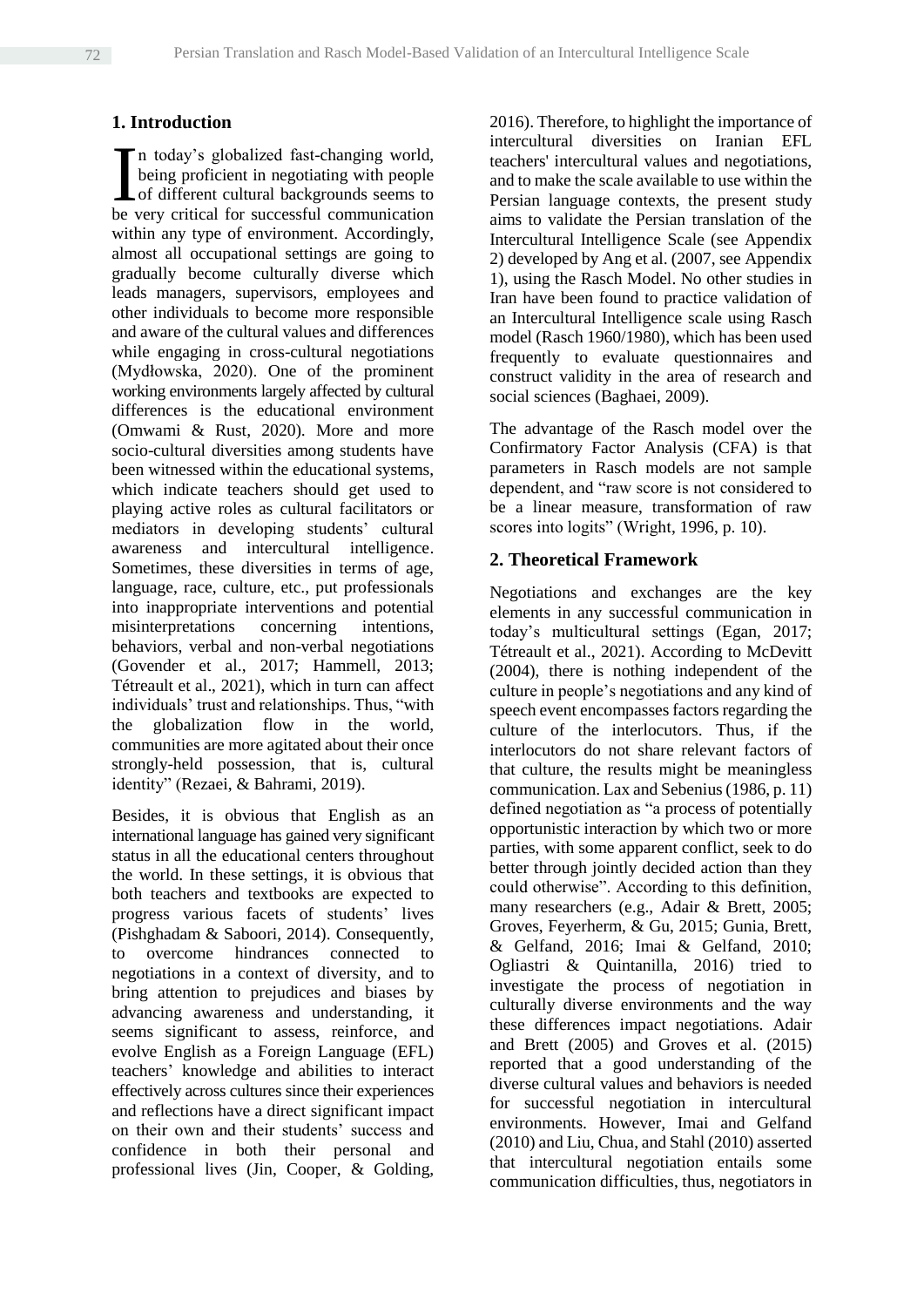multicultural settings should be able to not only recognize the cultural differences but also adjust their negotiation style to that cultural setting (Groves et al., 2015). Accordingly, Mahasneh, Gazo, and Al-Adamat (2019) conducted a study to examine the intercultural intelligence of both teachers and university students in order to find out any significant differences in the level of cultural intelligence due to gender variables. They reported no significant differences between teachers and university students in the metacognitive and motivation dimensions of cultural intelligence. They, however, asserted teachers got higher significant scores in cognitive and behavioral dimensions. In addition, they reported no significant difference in the level of cultural intelligence with respect to gender.

Accordingly, Intercultural Intelligence, that is, the individuals' capability to behave efficiently in multi-cultural settings in order to foster tolerance and improve intercultural interfaces (Earley, & Ang 2003; Spitzberg & Changnon, 2009), is a concept that has already been confirmed to be an important factor for management and institutional studies (Triandis, 2006). Bennett (1984, as cited in Chen & Starosta, 2000) also defined Intercultural Intelligence as individuals' ability to not only transform themselves emotionally but also cognitively and behaviorally from a denial stage to the integration stage in the evolving process of intercultural communication. Thus, interculturally intelligent persons are the ones who enjoy cultural differences by not denying the existence of cultural differences and moving to advance empathetic ability to accept and adapt to cultural variances (Chen & Starosta, 2000).

In view of that, educating teachers to make them ready for entering the intercultural settings of education with learners having different cultures and emotions has always been an important issue in the literature. For instance, Martínez (2014) discusses the necessity of giving priority to the emotional, social, and cultural competencies in teachers' education, because it leads to the creation of a framework for intercultural competence. Martinez (2014) further concluded that there are significant connections between affective skills and intercultural intelligence since both encourage communicative interaction to

advance the professional development of teachers. Moreover, Esfandiari and Nikoopour (2015), who focused on the relationship between EFL teachers' emotional, social, and cultural intelligence and successful teaching in an EFL context, reported a significant correlation between intelligence and effective teaching. They also asserted a significant difference in emotional intelligence regarding participants' gender, and a significant difference in social and emotional intelligence concerning university degree, teaching experience, and age.

Besides, culture in any kind of organization is considered as significant as an ecosystem (Bele & Hebalkar, 2019). Considering educational settings, teachers with high cultural and intercultural intelligence verify to be an asset to the organization since if they get well adapted to the intercultural intelligence, they will be able to deal with the cultural shocks in a multicultural environment, and can help to advance the organization's work performance (Bele & Hebalkar, 2019). Therefore, to be successful, Bhawuk and Brislin (1992, p. 416) believed teachers should be "interested in other cultures, be sensitive enough to notice cultural differences, and then also be willing to modify their behavior as an indication of respect for the people of the other cultures". Thus, since fostering intercultural intelligence at a high level can be considered as a remedy to eliminate cross-cultural misinterpretations, teachers need to advance their intercultural skills and abilities from time to time. To this aim, intercultural intelligence should be incorporated into the educational curriculum as one of the individuals'  $21<sup>st</sup>$  century needed skills and capabilities (Delante, 2020; Menon & Narayanan, 2015; Tétreault et al., 2021; Vu, 2019). According to Bele and Hebalkar (2019, p. 85), promoting teachers' intercultural intelligence can also be achieved through "observation, interaction, experience, reading, or by pursuing training".

### **3. Methodology**

### **3.1. Participants**

The Persian translation of the Intercultural Intelligence Scale was administered to 203 Iranian EFL teachers (Mean<sub>age</sub> = 24.62,  $SD =$ 6.64; Male =  $21.7\%$ , Female =  $78.3\%$ ). They were from different fields of study within the domain of English Language (Teaching English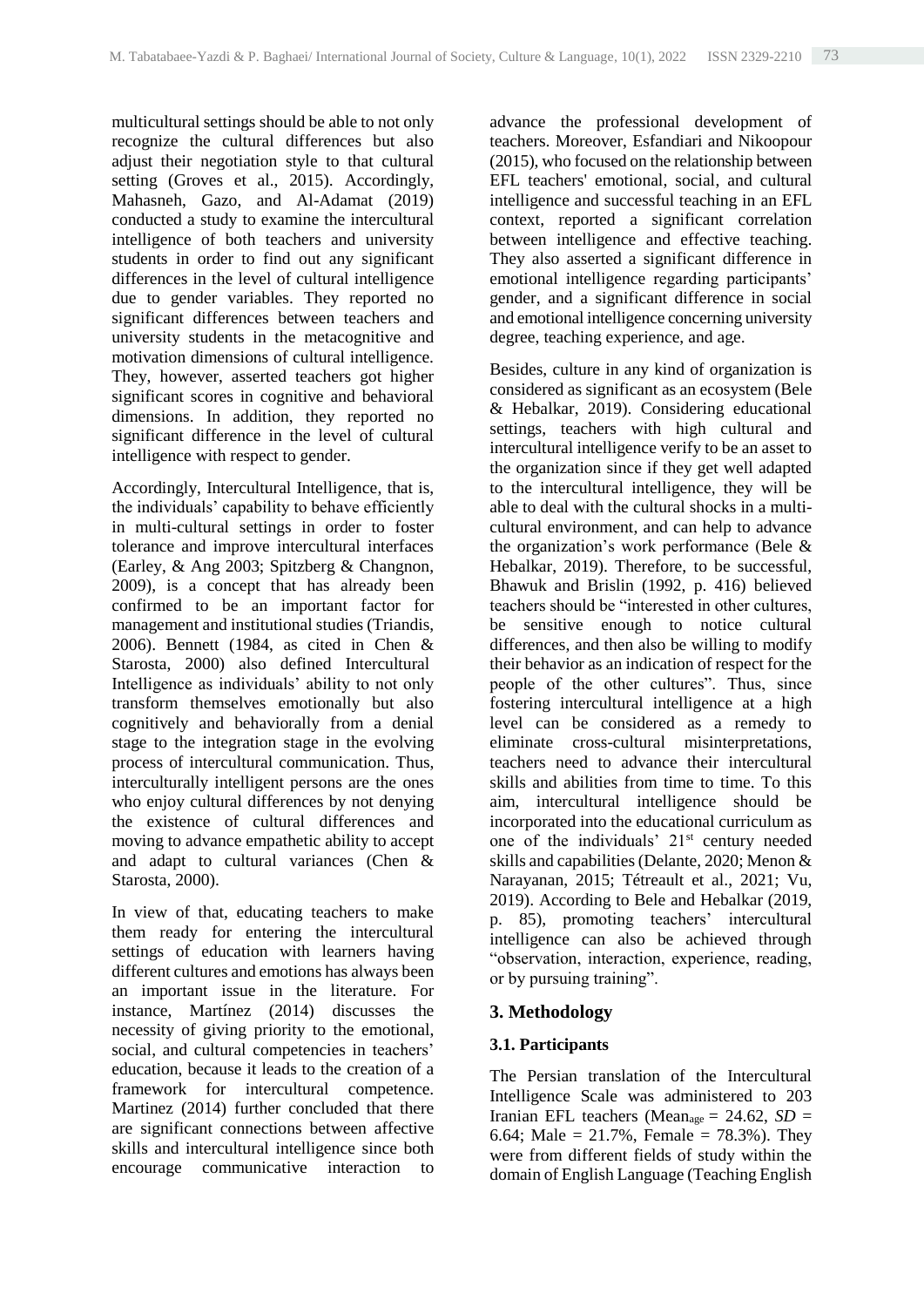as a Foreign Language  $= 79.8$ , English Translation=14.8, English Literature = 0.5, Others  $= 4.9$ ). The participants' native language was Persian and they were all citizens of Iran. The selection was done based on availability/ convenience sampling through Google Form and the participants were ensured about research ethical considerations such as confidentiality and anonymity.

#### **3.2. Instrument**

The Persian translation of the Intercultural Intelligence Questionnaire (Ang et al., 2007) was used in this study. This four-dimensional Intercultural Intelligence Scale is a widely used questionnaire to measure teachers' cognitive, metacognitive, motivational, and behavioral intelligence. The questionnaire has 20 items on a five-point Likert scale ranging from (*Disagree strongly*) to (*Agree strongly*). Ang et al. (2007) reported acceptable fit validity indices, and alpha reliabilities of .86, .89, .85, and .86 for metacognitive, cognitive, motivational, and behavioral constructs, respectively.

The scale's *cognitive* construct consists of six items including *I know the cultural values and religious beliefs of other cultures*, measures individuals' knowledge of cultural standards, customs, values and conventions, practices, and approaches in different cultural situations. High cognitive scores illustrate a better understanding of basic cultures.

The *Metacognitive* construct, including four items such as *I check the accuracy of my cultural knowledge as I interact with people from different cultures*, measures individuals' awareness of cultural knowledge applied during cross-cultural interfaces. High Metacognitive scores indicate proper understanding and interpretations of intercultural differences.

The *Motivational* construct involves five items including *I am confident that I can socialize with locals in a culture that is unfamiliar to me,*  assesses people's capability to pay attention, and measures individuals' ability to learn and act under cross-cultural situations. High Motivational scores show higher energy and self-confidence for planning and understanding needed intercultural differences.

The *Behavioral* construct, which comprises five items containing *I change my verbal behavior (e.g., accent, tone) when a cross-* *cultural interaction requires it*, refers to the individuals' capability to do verbal and nonverbal interaction while communicating with people from different cultures. High behavioral scores specify people's ability to involve in leadership in intercultural settings (Ang, et al., 2007; Bele & Hebalkar, 2019).

#### **3.3. Procedure**

The four-dimensional Intercultural Intelligence Questionnaire (Ang et al., 2007) was selected to be translated and validated in order to make it available to use within the Persian language contexts. The questionnaire is a widely used scale to assess teachers' cognitive, metacognitive, motivational, and behavioral intelligence concerning cultural differences. The Persian version was back-translated into English by another colleague. Next, the two English versions were studied and compared, and major inconsistencies were noted. Then, the psychometric properties of the Persian Intercultural Intelligence Scale were examined using the Rasch rating scale model.

#### **4. Results**

In educational and social sciences settings, there are a variety of statistical techniques applied to construct, assess, validate, and interpret the test's results (Samir & Tabatabaee-Yazdi, 2020; Tabatabaee-Yazdi, 2020). One of the commonly approved used procedures to confirm the validity of the questionnaires and tests in the field of social sciences is the application of the Rasch models (Baghaei, 2009). The Rasch model is a latent variable model. Therefore, if the data fit the Rasch model, it shows that there is a latent trait underlying the observed variables and there is a growing relationship between them (Baghaei & Shoahosseini, 2019). Thus, using Winsteps Rasch software version 3.73 (Linacre, 2009a), Andrich's (1978) Rating scale model was run to analyze the data set and endorse the construct validity of the test.

#### **4.1. Individual Item Characteristics**

Individual item characteristics (Table 1) showed the analysis of the fit indices. The difficulty estimates for each item and the standard error of the item difficulty measures are shown by the column labeled as *Measure* and *Model S. E.,* respectively. As the table shows, the items are set from difficult to easy.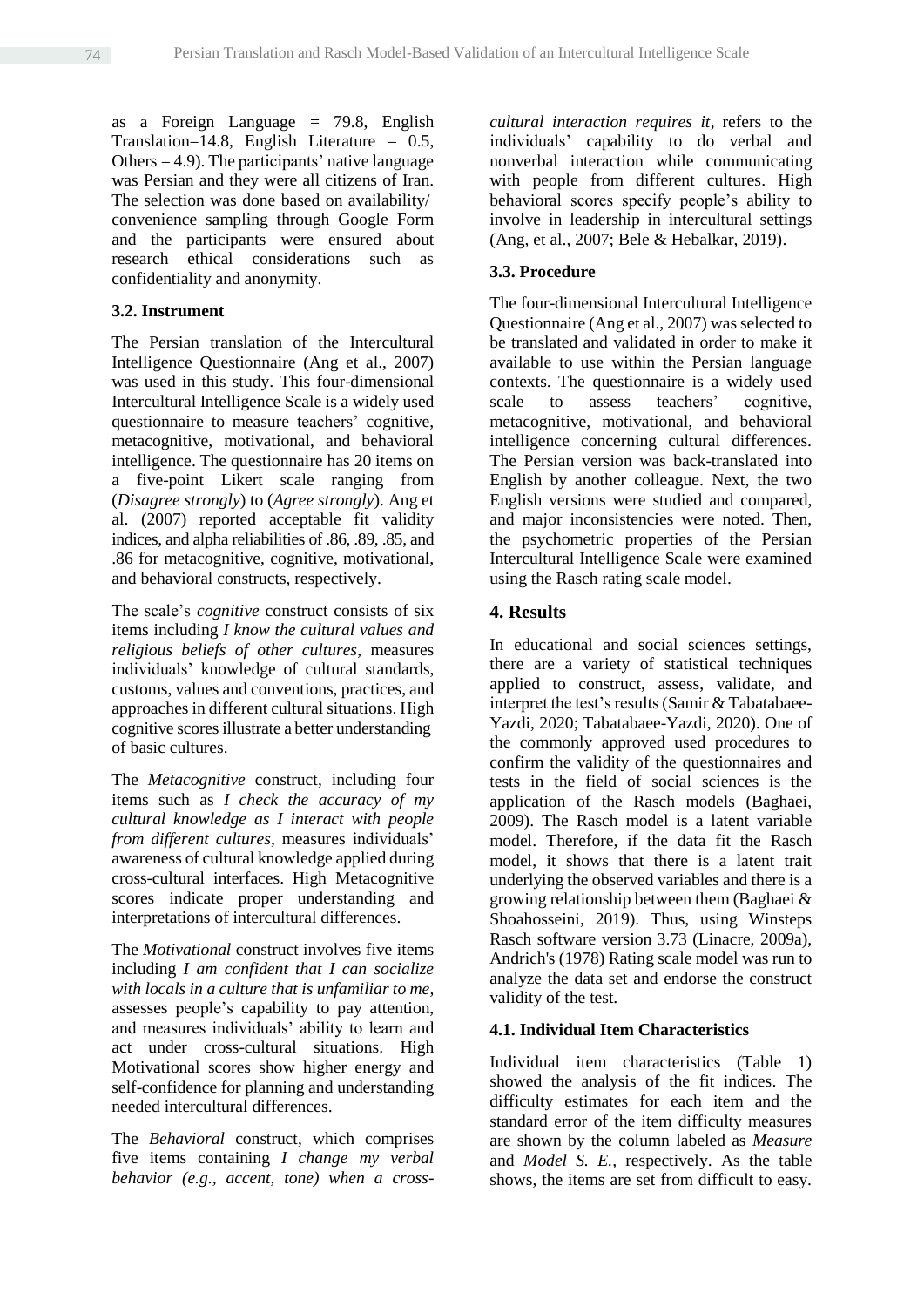The easiest item is item 14 and the most difficult item is item 1. It means that the difficulty of item 14 (the most difficult item) is estimated to be 0.50 logits with the standard error (SE) of 0.09. It means one can be 95% sure that the true value for the difficulty of this item lies somewhere between 0.32 to 0.68 logits, that is, two SE's below and above the observed measure. According to Bond and Fox (2007) and Linacre (1999), *Outfit* and *Infit* Mean square (*MNSQ)* values in the range of 0.60 to 1.40 are considered acceptable for rating scales measurement. These values, which signify the existence or non-existence of constructirrelevance variance or multidimensionality (Baghaei, 2008), indicated that all the items fit the Rasch model, and there are no misfitting items.

| D<br>I<br>ш |  |
|-------------|--|
|-------------|--|

*Fit Statistics for the Intercultural Intelligence Scale*

| Items                   | Measure | Model S.E. | Infit MNSQ | Outfit MNSQ |
|-------------------------|---------|------------|------------|-------------|
| 1                       | .50     | .09        | 1.39       | 1.37        |
| 19                      | .47     | .09        | 1.27       | 1.33        |
| $\mathfrak 3$           | $-.07$  | .10        | 1.20       | 1.14        |
| 5                       | $-.20$  | .10        | 1.20       | 1.16        |
| $\overline{\mathbf{4}}$ | .19     | .09        | 1.10       | 1.11        |
| 16                      | $-1.37$ | .12        | 1.10       | 1.02        |
| 20                      | $-.49$  | .10        | 1.04       | 1.09        |
| 6                       | .89     | .08        | .95        | 1.06        |
| 17                      | $-.37$  | .10        | 1.03       | 1.03        |
| 13                      | .24     | .09        | .99        | 1.02        |
| 9                       | .56     | .09        | .96        | 1.01        |
| 10                      | .64     | .09        | .92        | .97         |
| $\overline{2}$          | $-.26$  | .10        | .95        | .94         |
| 11                      | .88     | .08        | .93        | .94         |
| 7                       | .47     | .09        | .92        | .90         |
| 12                      | $-.25$  | .10        | .92        | .90         |
| 18                      | $-.16$  | .10        | .87        | .86         |
| $\,$ 8 $\,$             | .26     | .09        | .86        | .86         |
| 15                      | $-.89$  | .11        | .85        | .86         |
| 14                      | $-1.05$ | .11        | .76        | .80         |

Moreover, the analyses of the items yielded an item difficulty range of -1.37 to 0.89 logits with a separation reliability of .97. Person estimates ranged from  $-1.20$  to 3.75, with separation reliability (used instead of reliability indices in Rasch analysis) of .81.

Person separation  $(> 0.8)$  specifies the ability of the instrument to distinguish between participants with high and low abilities. Item separation indicates the number of different ability or difficulty strata that the test can identify. Item separation  $(> 0.9)$  shows the number of different abilities that the test can identify (Linacre, 2009a).

#### **4.2. Response Scale Analyses**

Table 2 shows the Rating Scale Structure properties (Category Statistics) for the fivepoint scale of the test. The third column in Table 2 (category observed average) shows the mean of all participants who chose that category. The observed averages should be

increased along with category values, which is the pattern detected in this study. The infit and outfit MNSQs are expected to be around the value of 1.0; values above 1.50 are problematic (Linacre, 2009a), which is again the pattern detected in this study. The thresholds column clarified the rating scale points where the possibility of being observed in either of two neighboring categories is equal. The order of the thresholds is expected to increase with category values (Bond & Fox, 2007; Linacre, 1999). Although disordered thresholds do not violate Rasch models, they impact the clarification of how the rating scale functions (Linacre, 1999). To resolve this issue, it is advised to minimize the number of response categories by eliminating the neighboring categories (Bond & Fox, 2007; Linacre, 1999). The study's threshold estimates were shown to be in order (-2.00, -.44, -.05, 2.49), indicating that the participants were able to differentiate among categories well, thus there is no need to break down rating scale categories.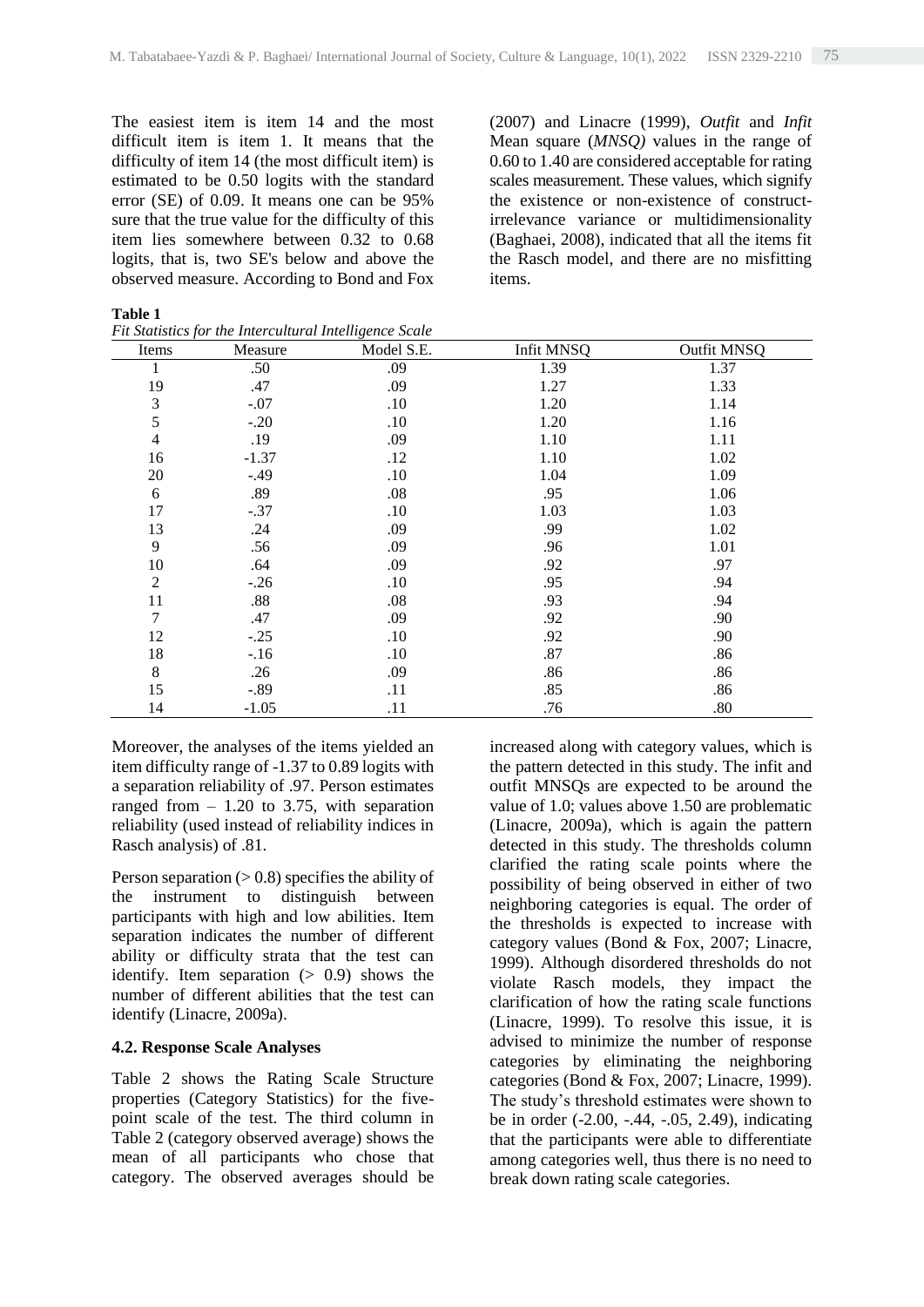| Calegory Branshes for Theoreman an Intentigence Beate<br>Category | Count         | Observed | Infit       | Outfit      | Threshold                |
|-------------------------------------------------------------------|---------------|----------|-------------|-------------|--------------------------|
|                                                                   | $\frac{9}{6}$ | average  | <b>MNSQ</b> | <b>MNSQ</b> |                          |
| 1 Disagree strongly                                               | 83            | $-.16$   | 1.26        | 1.38        | $\overline{\phantom{a}}$ |
| 2 Disagree                                                        | 473           | $-.03$   | 1.04        | 1.05        | $-2.00$                  |
| 3 Neither agree nor disagree                                      | 855           | .32      | .99         | .99         | $-.44$                   |
| 4 Agree                                                           | 1724          | .92      | .99         | .95         | $-.05$                   |
| 5 Agree strongly                                                  | 545           | 1.89     | .90         | .93         | 2.49                     |

**Table 2** *Category Statistics for Intercultural Intelligence Scale*

The probability curves, which should look like a range of hills, for each response category were shown in Figure 1. The peak of each category demonstrates that each category symbolizes a single sector of the measured construct. Categories with no peaks signify disordered

Rasch-Andrich thresholds (Linacre, 2009b). In this study, all the categories were shown to have a peak on the curve, thus, each category symbolizes a single unit of the measured construct.



*Category Probabilities curve for Intercultural Intelligence Scale*

#### **4.3. Item-Person Map**

Item-person map (Figure 2) proves the content validity of the test by providing evidence for the representativeness of the items. The map specifies the idea that item difficulty and person ability estimates are conveyed on the same metric. Numbers on the right side of the map illustrate items and # on the left signify persons. Items should be situated along the whole scale to significantly measure the 'ability' of all

persons (Bond & Fox, 2007). Items and persons positioned on top of the map are more difficult and more capable, meaning that moving towards the bottom of the map, the endorsability of the items decreases. Therefore, participants on top of the map endorse a higher level of cultural intelligence. As the figure illustrates, because of the gap on the higher end of the map, more items are needed at that end for a better person ability estimation.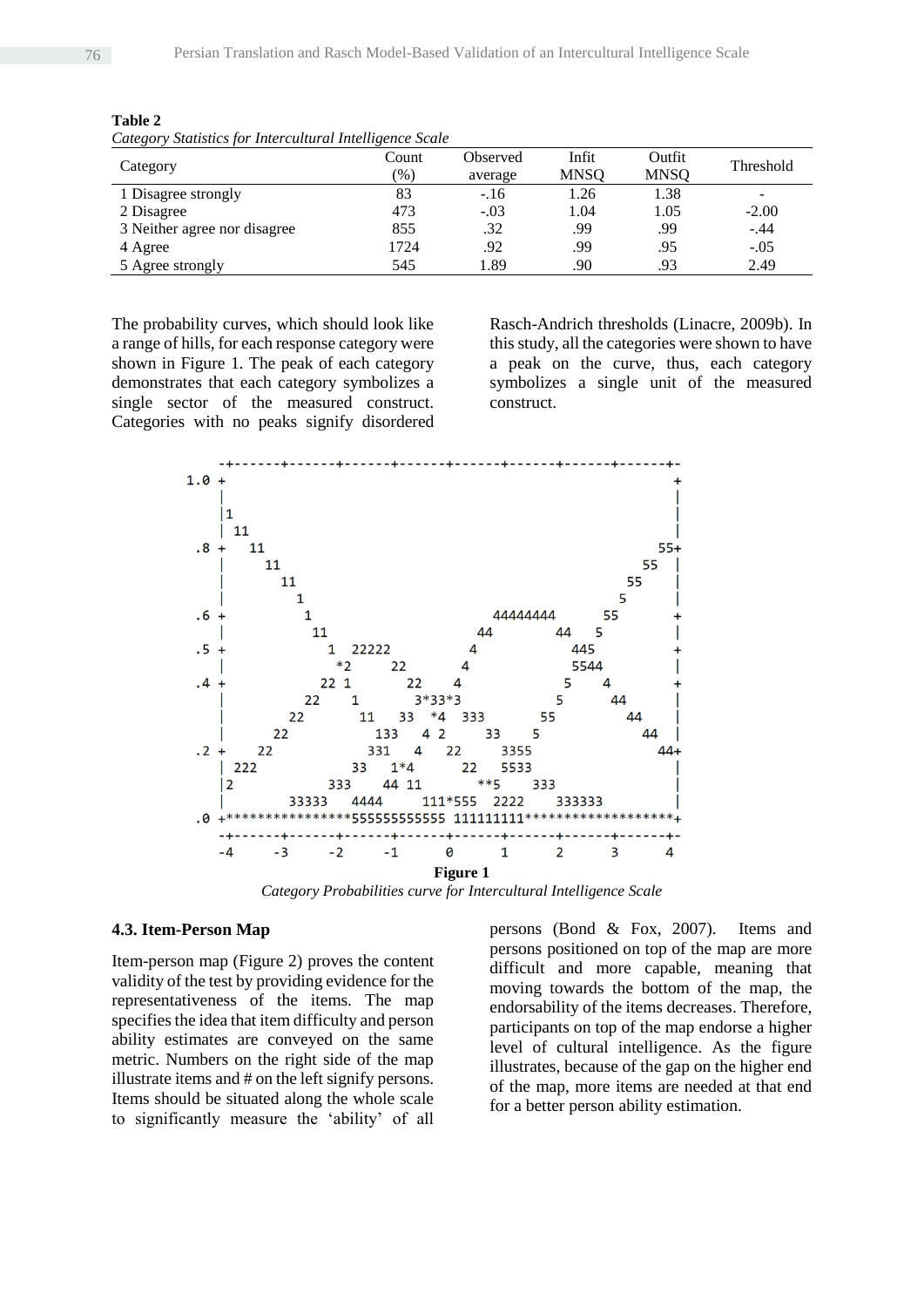

**Figure 2** *Item-Person Map*

#### **4.4. Gender DIF**

According to Lord (1980) and Baghaei and Cassady (2014), differential item functioning (DIF), showing violation of items' variance across different samples, is considered as evidence of the item bias. In this study, gender DIF showed that there is no biased item against gender on the Intercultural Intelligence Scale, which means both male and female participants function in the same way to answer the test's items.

#### **5. Discussion**

Intercultural studies (e.g., Beagan, 2015; Cai, 2016; Hall & Theriot, 2016; Kohli, Huber, & Faul, 2010; Murden et al., 2008; Tétreault et al., 2021) have shown that to provide effective services and to treat everyone in an appropriate

way, cultural differences in educational settings need to be recognized. Besides, some researchers (e.g., Beagan, 2015; Cai, 2016; Henderson, Horne, Hills, & Kendall, 2018; Reyneke, 2017; Tétreault et al., 2021) believe that for some participants, it is difficult to become aware of their cultural differences; therefore, investigating teachers' intercultural awareness, as well as intercultural intervention training, seems to be essential to develop the intercultural competence. Accordingly, the present study aimed to validate the Persian translation of the Intercultural Intelligence Scale developed by Ang et al. (2007), using the Rasch rating scale model, to discover if the Persian scale enjoys the same underlying constructs as the original one.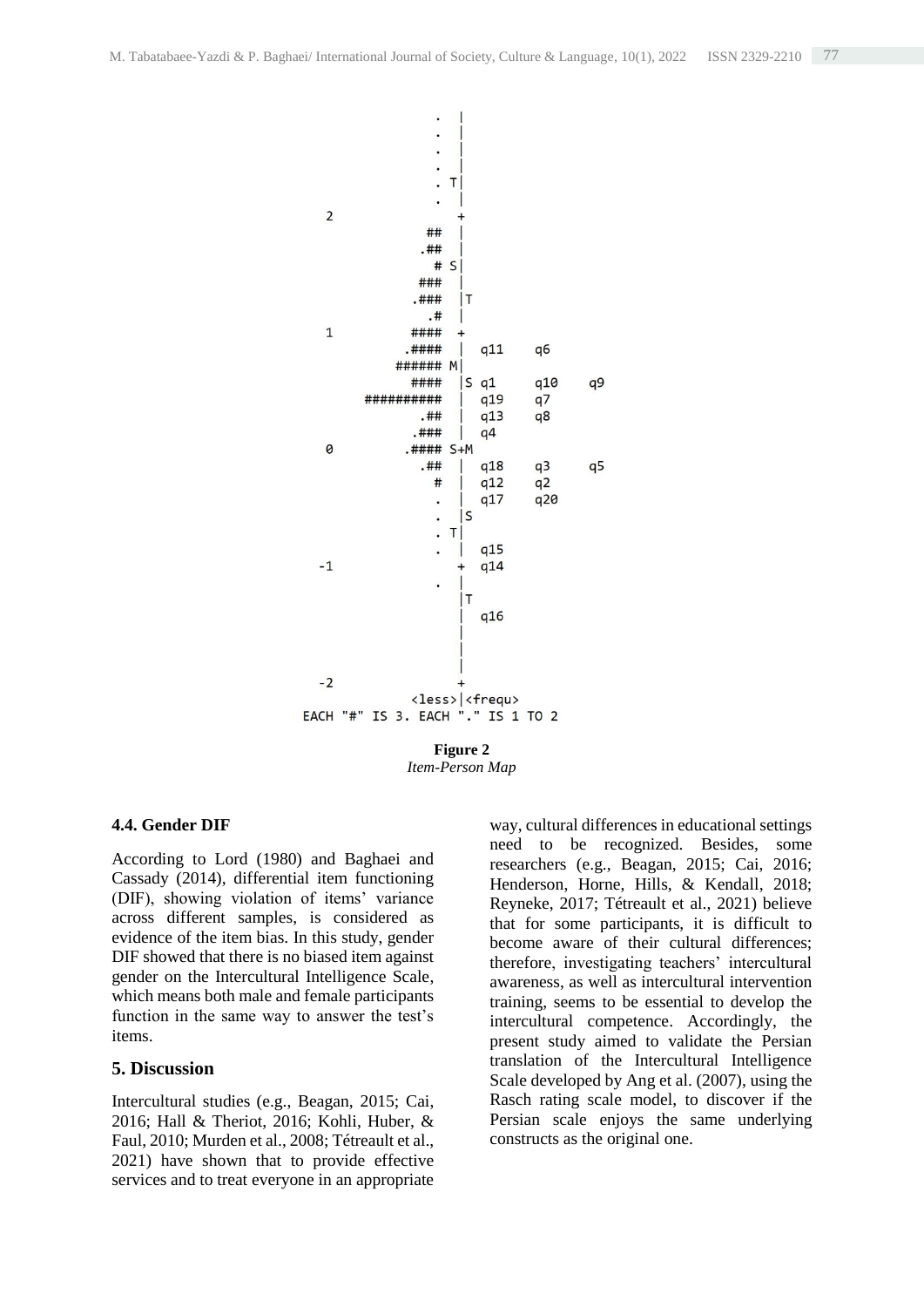The overall findings indicated that the test can act and be considered as an efficient measure in the Persian language. The test had an acceptable person and item separation reliability which proved the external validity of the scale. There was not any misfitting item nor any biased item across gender. The order of the category thresholds showed that the respondents could discriminate well between the scale's categories.

This study like any other scientific study suffered from some limitations. The most important one was the sampling procedure that was based on convenience sampling through online data gathering. Therefore, it should be taken into account that teachers who were most interested in the topic of cultural diversity may have participated in this study. Moreover, this study covered a sample of Iranian EFL teachers. The findings of this study could also be of value for other practitioners in educational settings. Other future research can be conducted to investigate the relationship between cultural intelligence and employability, or students' success and performance behavior. Moreover, studies can be done to detect the cultural intelligence among students and organizational employees. Teachers and students can become aware of their own values, beliefs, thinking patterns, and biases; and in turn learn how to adapt their interventions (Murden et al., 2008).

#### **References**

- Adair, W. L., & Brett, J. M. (2005). The negotiation dance: Time, culture, and behavioral sequences in negotiation. *Organization Science, 16*(1), 33–51.
- Adair, W. L., Hideg, I., & Spence, J. R. (2013). The culturally intelligent team the impact of team cultural intelligence and cultural heterogeneity on team shared values. *Journal of Cross-Cultural Psychology, 44*(6), 941–962.
- Andrich, D. (1978). A rating formulation for ordered response categories. *Psychometrika, 43*, 561-573.
- Ang, S., Van Dyne, L., Koh, C., Ng, K. Y., Templer, K. J., Tay, C., & Chandrasekar, N. A. (2007). Cultural intelligence: Its measurement and effects on cultural judgment and decision making, cultural adaptation and task performance. *Management and Organization Review, 3*(3), 335–371.
- Baghaei, P. (2009). *Understanding the Rasch model.* Mashhad, Iran: Mashhad Islamic Azad University Press.
- Baghaei, P. (2008). The Rasch model as a construct validation tool. *Rasch Measurement Transactions, 22*, 1145- 1146.
- Baghaei, P., & Cassady, J. (2014). Validation of the Persian translation of the cognitive test anxiety scale*. SAGE Open, 4*, 1-11.
- Baghaei, P., & Shoahosseini, R. (2019). A note on the Rasch model and the instrumentbased account of validity. *Rasch Measurement Transactions, 32*, 1705- 1708.
- Baghaei, P., & Tabatabaee-Yazdi, M. (2016). The logic of latent variable analysis as validity evidence in psychological measurement. *The Open Psychology Journal, 9*, 168-175.
- Beagan, B. L. (2015). Approaches to culture and diversity: A critical synthesis of occupational therapy literature. *Canadian Journal of Occupational Therapy, 82,* 272–282.
- Bele, M. R., & Hebalkar, R. (2019). Perception of Teachers about Cultural Intelligence: An Essential skill in Global Economy. *ANVESHAK-International Journal of Management*, *8*(1), 84-104.
- Bhawuk, D. P., & Brislin, R. (1992). The measurement of intercultural sensitivity using the concepts of individualism and collectivism. *International Journal of Intercultural Relations*, *16*(4), 413-436.
- Bond, T. G., & Fox, C. M. (2007). *Applying the Rasch model: Fundamental measurement in the human sciences*. New York, NY: Lawrence Erlbaum.
- Borsboom, D. (2008). Latent variable theory. *Measurement, 6*, 25-53.
- Cai, D.-Y. (2016). A concept analysis of cultural competence. *International Journal of Nursing Sciences, 3*, 268–273.
- Caputo, A., Ayoko, O. B., & Amoo, N. (2018). The moderating role of cultural intelligence in the relationship between cultural orientations and conflict management styles. *Journal of Business Research, 89*, 10–20.
- Caputo, A., Ayoko, O. B., Amoo, N., & Menke, C. (2019). The relationship between cultural values, cultural intelligence and negotiation styles. *Journal of Business Research*, *99*(1), 23-36.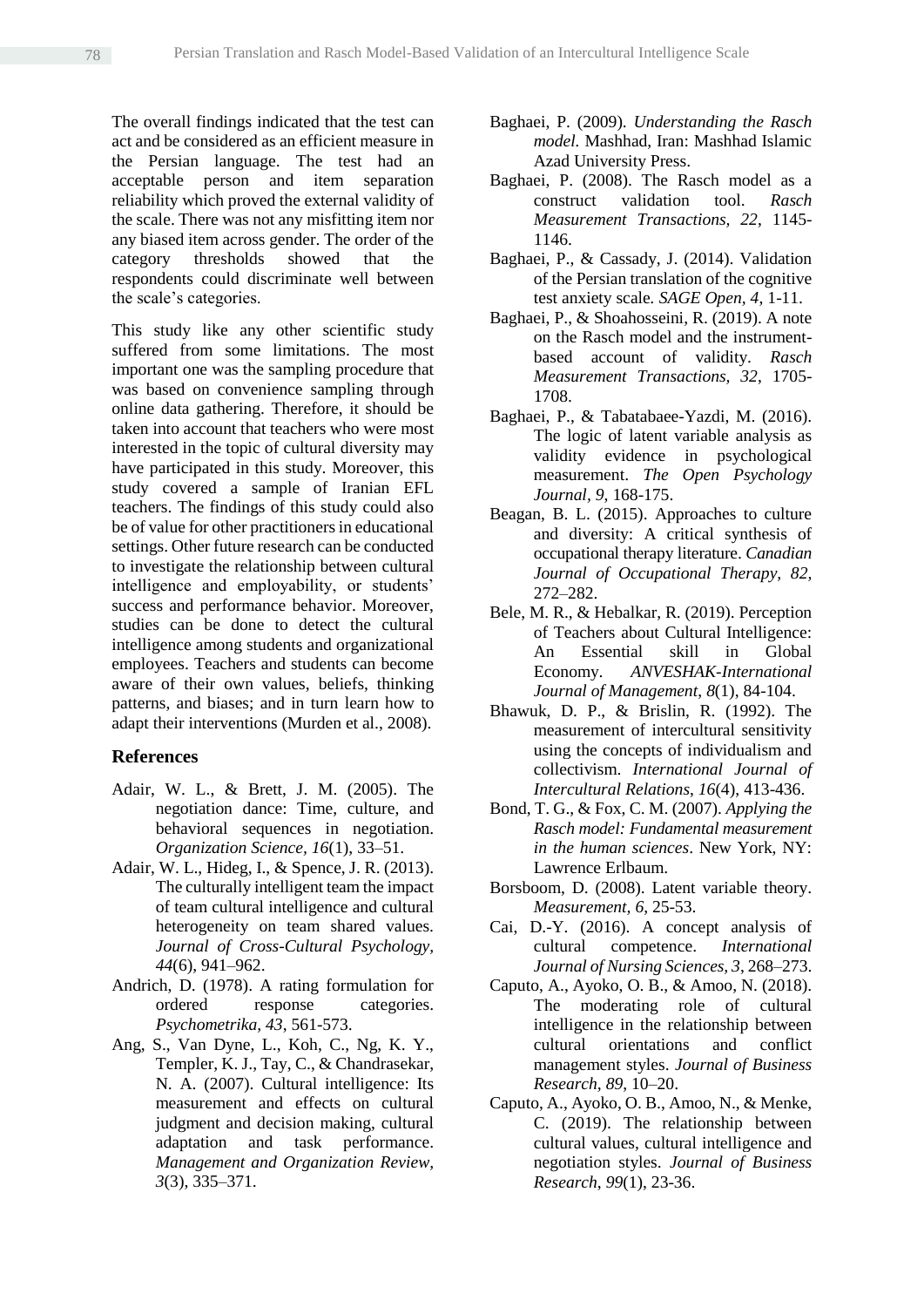- Chen, G. M., & Starosta, W. J. (2000). The development and validation of the intercultural sensitivity scale. *Human Communication, 3*(1), 1-15.
- Delante, N. (2020). Classroom teaching as an intercultural communication phenomenon: A thematic analysis of a foreign teacher's rhetorical practices as communication dynamic. *Journal of Intercultural Communication Research*, *6,* 1-33.
- Earley, P. C., & Ang, S. (2003). *Cultural intelligence: Individual interactions across cultures*. Palo Alto, CA: Stanford University Press.
- Egan, G. (2017). *The skilled helper. A clientcentered approach* (2<sup>nd</sup> ed.). Hampshire, UK: Cengage.
- Esfandiari, N., & Nikoopour, J. (2015). The relationship between EFL teachers' emotional, social, cultural, spiritual intelligence. *Asian Journal of Humanities and Social Studies, 3*(6), 477-485. doi: [10.17507/jltr.0801.17.](https://www.researchgate.net/deref/http%3A%2F%2Fdx.doi.org%2F10.17507%2Fjltr.0801.17)
- Govender, P., Mpanza, D. M., Carey, T., Jiyane, K., Andrews, B., & Mashele, S. (2017). Exploring cultural competence amongst OT students. *Occupational Therapy International, 4*, 1–8. doi: 10.1155/2017/2179781
- Groves, K. S., Feyerherm, A., & Gu, M. (2015). Examining cultural intelligence and cross-cultural negotiation effectiveness. *Journal of Management Education, 39*(2), 209–243.
- Groves, K. S., & Feyerherm, A. E. (2011). Leader cultural intelligence in context: Testing the moderating effects of team cultural diversity on leader and team performance. *Group & Organization Management, 36*(5), 535–566.
- Gunia, B. C., Brett, J. M., & Gelfand, M. J. (2016). The science of culture and negotiation. *Current Opinion in Psychology, 8,* 78–83.
- Hall, J. C., & Theriot, M. T. (2016). Developing multicultural awareness, knowledge, and skills: Diversity training makes a difference? *Multicultural Perspectives, 18*, 35–41.
- Hammell, K. R. (2013). Occupation, wellbeing, and culture: Theory and cultural humility. *Canadian Journal of Occupational Therapy, 80*, 224–234. doi:10.1177/0008417413500465
- Henderson, S., Horne, M., Hills, R., & Kendall, E. (2018). Cultural competence in healthcare in the community: A concept analysis. *Health and Social Care in the Community, 26*, 590–603. doi: 10.1111/hsc.12556
- Imai, L., & Gelfand, M. J. (2010). The culturally intelligent negotiator: The impact of cultural intelligence (CQ) on negotiation sequences and outcomes. *Organizational Behavior and Human Decision Processes, 112*(2), 83–98. https://doi.org/10.1016/j.obhdp.2010.02. 001.
- Jin, A., Cooper, M., & Golding, B. (2016). Cross-cultural communication in teacher education. *Australian Journal of Teacher Education*, *41*(6), 20-34.
- Kohli, H. K., Huber, R., & Faul, A. C. (2010). Historical and theoretical development of culturally competent social work practice. *Journal of Teaching in Social Work, 30,* 252–271.
- Kramsch, C. (2013). Culture in foreign language teaching. *Iranian Journal of Language Teaching Research*, *1*(1), 57- 78.
- Lax, D. A., & Sebenius, J. K. (1986). *The manager as negotiator: Bargaining for cooperation and competitive gain.* New York, NY: Macmillan.
- Linacre, J. M. (1999). Investigating rating scale category utility. *Journal of Outcome Measurement*, *3*, 103-122.
- Linacre, J. M. (2009a). *A user's guide to WINSTEPS*. Chicago, IL: Winsteps.
- Linacre, J. M. (2009b). Local independence and residual covariance: A study of Olympic figure skating ratings. *Journal of Applied Measurement, 11*, 157-169.
- Liu, L. A., Chua, C. H., & Stahl, G. K. (2010). Quality of communication experience: Definition, measurement, and implications for intercultural negotiations. *Journal of Applied Psychology, 95*(3), 469-487.
- Lord, F. M. (1980). *Applications of item response theory to practical testing problems.* New York, NY: Lawrence Erlbaum Associates.
- Mahasneh, A. M., Gazo, A. M., & Al-Adamat, O. A. (2019). Cultural intelligence of the Jordan teachers and university students from the Hashemite university: Comparative study. *European Journal of Contemporary Education*, *8*(2), 303-314.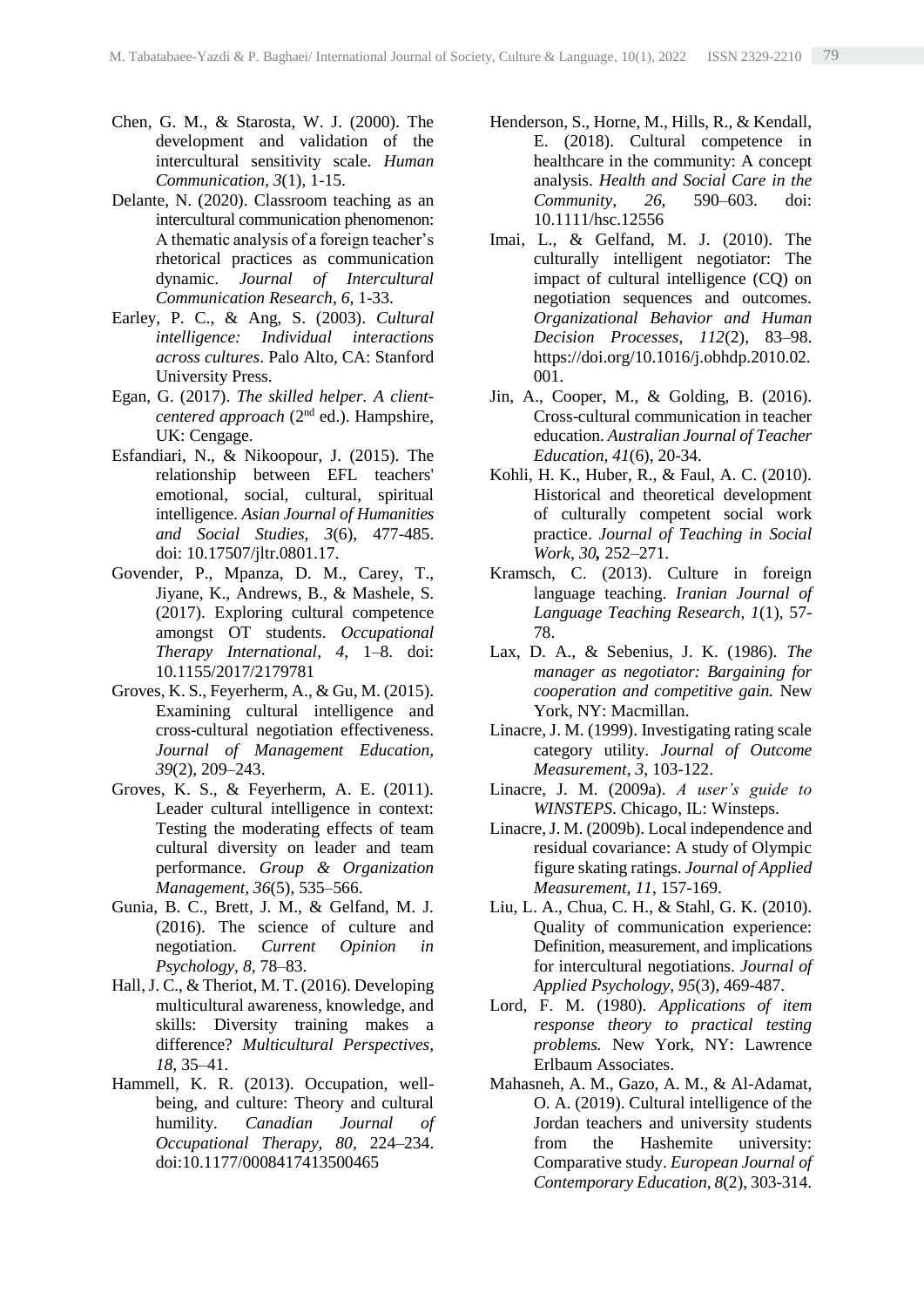- Martínez, M. J. L. (2014). The social and emotional competences in the earliest academic training of compulsory education teachers within multicultural contexts. *Procedia - Social and Behavioral Sciences, 132*(2014), 549– 556. doi: 10.1016/j.sbspro.2014.04.352.
- McDevitt, B. (2004). Negotiating the Syllabus: A win-win Syllabus. *ELT Journal*, *58*, 3-9.
- Menon, S., & Narayanan, L. (2015). Cultural intelligence: New directions for research in Asia. *Asian Social Science*, *11*(18), 193.
- Murden, R., Norman, A., Ross, J., Sturdivant, E., Kedia, M., & Shah, S. (2008). Occupational therapy students' perceptions of their cultural awareness and competency. *Occupational Therapy International, 15*, 191–203. doi: 10.1002/oti.253
- Mydłowska, B. (2020). Globalization as a challenge for professional education. *Lubelski Rocznik Pedagogiczny*, *39*(2), 259-274.
- Omwami, E., & Rust, V. (2020). Globalization, nationalism, and inclusive education for all: A reflection on the ideological shifts in education reform. In J. Zajda (Ed.), *Globalisation, ideology and neo-liberal higher education reforms* (pp. 31-46). Dordrecht, Netherlands: Springer.
- Ogliastri, E., & Quintanilla, C. (2016). Building cross-cultural negotiation prototypes in Latin American contexts from foreign executives' perceptions. *Journal of Business Research, 69*(2), 452–458.
- Pishghadam, R., & Saboori, F. (2014). A Socio-Cultural study of language teacher status. *International Journal of Society, Culture & Language*, *2*(1), 63-72.
- Rezaei, S., & Bahrami, A. (2019). Cultural Identity among Iranian English Language Teachers. *International Journal of Society, Culture & Language*, *7*(1), 67-82.

#### **Appendices**

#### **Appendix 1**

*The Intercultural Intelligence Scale (English Version)*

- Reyneke, R. P. (2017). Apples and pears: Engaging social work students in social dialogue. *Research on Social Work Practice, 27*, 239–247.
- Samir, A., & Tabatabaee-Yazdi, M. (2020). Translation Quality Assessment Rubric: A Rasch Model-based Validation. *International Journal of Language Testing*, *10*(2), 101-128.
- Spitzberg, B. H., & Changnon, G. (2009). Conceptualizing intercultural competence. In D. K. Deardorff (Ed.), *The SAGE handbook of intercultural competence* (pp. 2–52). Thousand Oaks, CA: Sage
- Tabatabaee-Yazdi, M. (2020). Hierarchical diagnostic classification modeling of reading comprehension. *SAGE Open*, *10*(2), 1-13.
- Tétreault, S., Bétrisey, C., Brisset, C., Gulfi, A., Schaer, M., Leanza, Y., & Kühne, N. (2021). Intercultural experiences prior to the educational program: Occupational therapy and social work students. *Journal of Culture and Values in Education*, *4*(1), 15-33.
- Triandis, H. C. (2006). Cultural intelligence in organizations. *Group & Organization Management*, *31*(1), 20-26.
- Vlajčić, D., Caputo, A., Marzi, G., & Dabić, M. (2018). Expatriates managers' cultural intelligence as promoter of knowledge transfer in multination companies. *Journal of Business Research*. *94*, 367- 377.
- Vu, T. N. (2019). Theoretical constructs and practical strategies for intercultural communication. *Journal of Curriculum Studies Research*, *1*(1), 43-53.
- Wright, B. D. (1996). Comparing Rasch measurement and factor analysis. *Structural Equation Modeling: A Multidisciplinary Journal, 3*(1), 3-24.

Please read each statement and select the response that best describes your capabilities. Select the answer that BEST describes you AS YOU REALLY ARE  $(1 = \text{strongly disagree}; 5 = \text{strongly agree}).$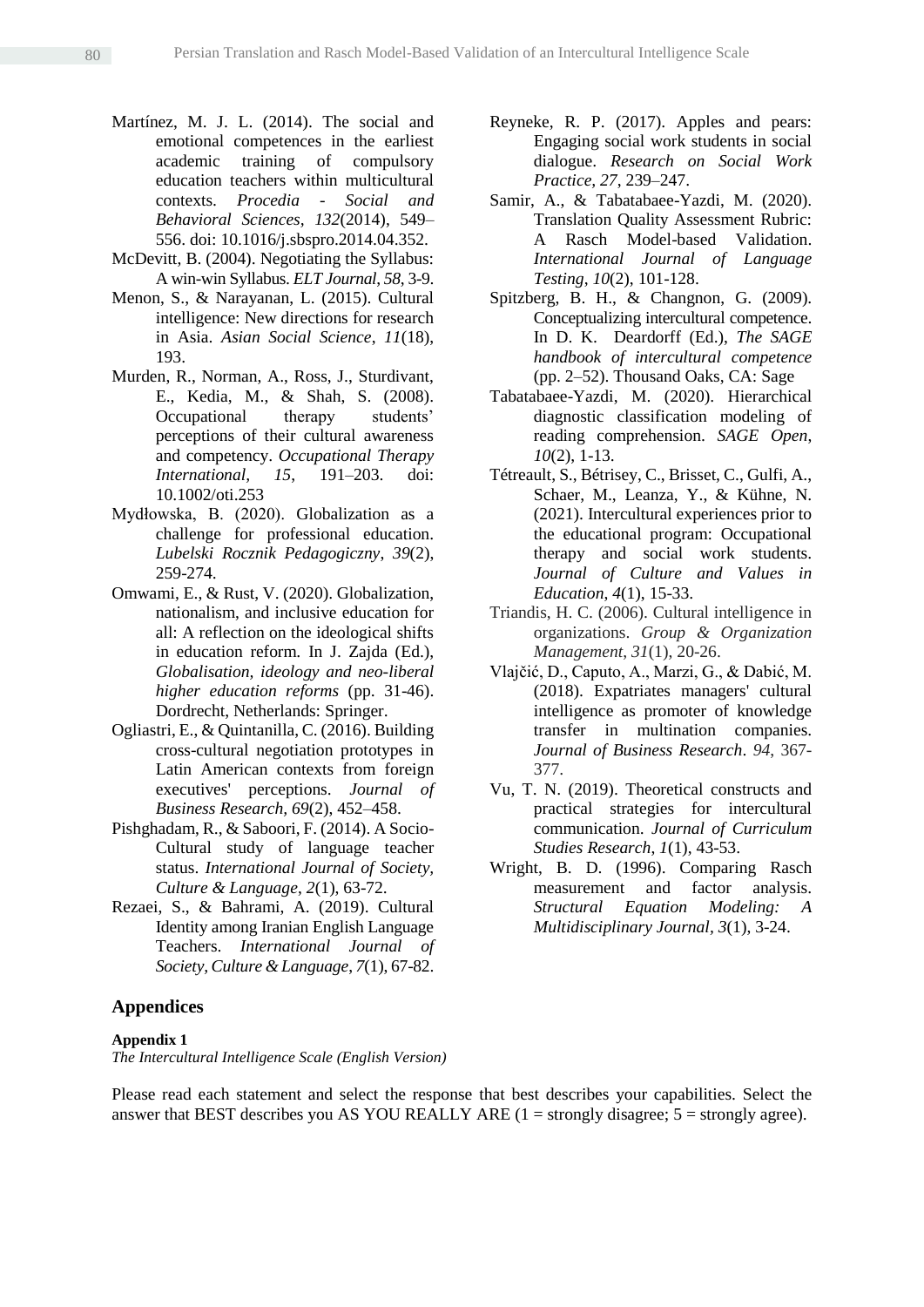| <b>Constructs</b> |                |                                                                                      | $\mathbf{1}$ | $\overline{2}$ | 3 | 4 | 5 |
|-------------------|----------------|--------------------------------------------------------------------------------------|--------------|----------------|---|---|---|
|                   | $\mathbf{1}$   | I change my verbal behavior (e.g., accent, tone) when a cross-                       |              |                |   |   |   |
|                   |                | cultural interaction requires it.                                                    |              |                |   |   |   |
|                   | $\overline{2}$ | I use pause and silence differently to suit different cross-<br>cultural situations. |              |                |   |   |   |
|                   |                | I vary the rate of my speaking when a cross-cultural situation                       |              |                |   |   |   |
| <b>Behavioral</b> | $\overline{3}$ | requires it.                                                                         |              |                |   |   |   |
|                   | $\overline{4}$ | I change my nonverbal behavior when a cross-cultural                                 |              |                |   |   |   |
|                   |                | situation requires it.                                                               |              |                |   |   |   |
|                   | 5              | I alter my facial expressions when a cross-cultural interaction<br>requires it.      |              |                |   |   |   |
|                   | 6              | I know the legal and economic systems of other cultures.                             |              |                |   |   |   |
|                   | $\overline{7}$ | I know the rules (e.g., vocabulary, grammar) of other<br>languages.                  |              |                |   |   |   |
| Cognitive         | 8              | I know the cultural values and religious beliefs of other                            |              |                |   |   |   |
|                   |                | cultures.                                                                            |              |                |   |   |   |
|                   | 9              | I know the marriage systems of other cultures.                                       |              |                |   |   |   |
|                   | 10             | I know the arts and crafts of other cultures.                                        |              |                |   |   |   |
|                   | 11             | I know the rules for expressing nonverbal behaviors in other<br>cultures.            |              |                |   |   |   |
|                   | 12             | I am conscious of the cultural knowledge I use when                                  |              |                |   |   |   |
|                   |                | interacting with people with different cultural backgrounds.                         |              |                |   |   |   |
|                   | 13             | I adjust my cultural knowledge as I interact with people from                        |              |                |   |   |   |
|                   |                | a culture that is unfamiliar to me.                                                  |              |                |   |   |   |
| Metacognitive     | 14             | I am conscious of the cultural knowledge I apply to cross-<br>cultural interactions. |              |                |   |   |   |
|                   |                | I check the accuracy of my cultural knowledge as I interact                          |              |                |   |   |   |
|                   | 15             | with people from different cultures.                                                 |              |                |   |   |   |
|                   | 16             | I enjoy interacting with people from different cultures.                             |              |                |   |   |   |
|                   |                | I am confident that I can socialize with locals in a culture that                    |              |                |   |   |   |
|                   | 17             | is unfamiliar to me.                                                                 |              |                |   |   |   |
|                   | 18             | I am sure I can deal with the stresses of adjusting to a culture                     |              |                |   |   |   |
|                   |                | that is new to me.                                                                   |              |                |   |   |   |
| Motivational      | 19             | I enjoy living in cultures that are unfamiliar to me.                                |              |                |   |   |   |
|                   | 20             | I am confident that I can get accustomed to the shopping                             |              |                |   |   |   |
|                   |                | conditions in a different culture.                                                   |              |                |   |   |   |

#### **Appendix 2**

*The Intercultural Intelligence Scale (Persian Version)*

# **پرسشنامه هوش بین فرهنگی**

همکار گرامی،

این پرسشنامه شامل برای سنجش هوش بین فرهنگی طراحی شده است. لطفا جمالت را بخوانید و با دقت و صداقت میزان موافقت خود را با هر یک از موقعیتهای داده شده مشخص كنید. پاسخهای شما محرمانه باقی خواهد ماند. با تشکر

| كاملا<br>مخافد | مخالفه | نظر ۽ | موافقم | كاملا<br>مه افقد |                                                                                                              |    |
|----------------|--------|-------|--------|------------------|--------------------------------------------------------------------------------------------------------------|----|
|                |        |       |        |                  | در صورت نیاز بر ای تعامل با افرادی از فر هنگ های دیگر ، رفتار<br>كلامي خود (مثلاً لهجه، لحن) را تغيير ميدهم. | w  |
|                |        |       |        |                  | متناسب با موقعیتهای فرهنگی متفاوت، از مکث و سکوت به<br>طرز متفاوتي استفاده ميكنم                             | :ط |